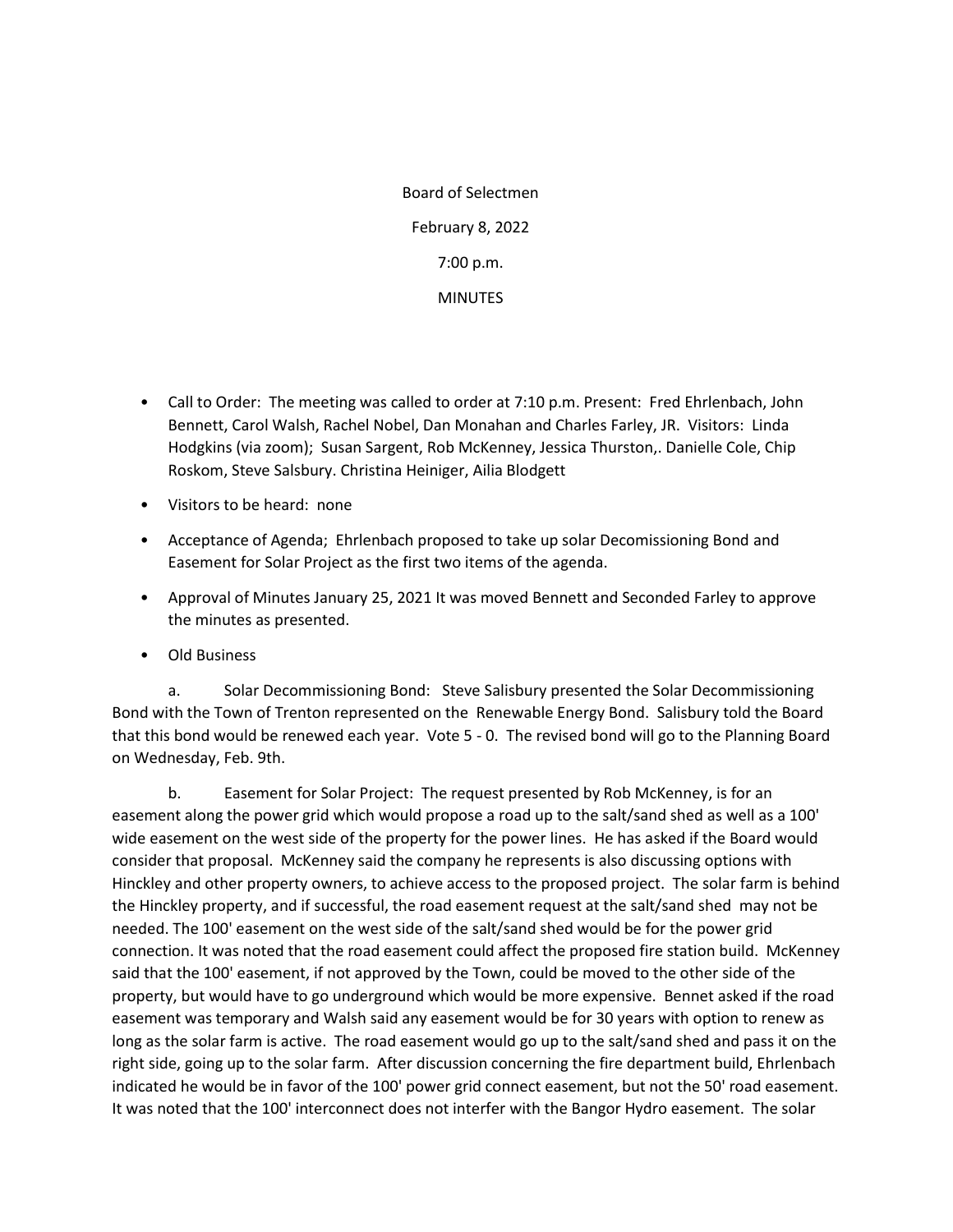company would pay the Town \$10,000/acre for the easement. The Board indicated to McKenney that they are not opposed to the 100' interconnect easement, and would like to see the placement of poles. He will take this information to the solar firm and let the Board know their plans.

## c. Fire Department (Steve Heckman): Heckman's written report was noted.

d. Broadband (Rachel Nobel): Prior to the Broadband report Danielle Cole spoke to the Board saying that one of the fire department's member has a child going through cancer treatments, and she would like to organize a blood drive to assist them. Her question was whether the Town meeting room might be available for that purpose if needed. Walsh said that we would certainly work with Cole to allow use of the room. Broadband: Nobel reported that the first Newsletter mass mailing is ready to go in the mail to real estate properties and local businesses. The committee has used some of the grant funds to set up a domain as well. It will allow interaction. ALso working with the Hancock County Planning Commission (HCPC) and looking at grants, although some might require partnering with someone like the City of because of the grant size. HCPC will have a rep at the next Broadband meeting. Concerning the newsletter mailig, Monahan asked about the circulation. Walsh said that the mailing list covers all residential properties and all local busiesses. In the case of renters, the mailing would go to the residence in the mailing list, so that would be covered. She also suggested taking any "extra" copies of the mailing to both the Trenton Market and Moose Crossing, as we do with the Town reports each year.

## e. Road Committee: the meetings are the third Thursday of the month

f. ARPA Funding for PFAS water testing: Christine Heiniger spoke to the Board and said that the Final Determination Rules from ARPA does allow for private well testing. Based on the information gathered at the last election in November '21, there are approximately 100 resident interested in having their wells tested. At this point the group is asking if the Town would consider asking the Town attorney if they agree that private wells are allowed to be tested and if they agree the group would come back to the Board. Ehrlenbach asked that of the 12 wells tested that there were 4 (one being the school) wells affected, what would be the groups next expectations on these results. Heiniger said that if wells were tested and a good precentage were positive, this may be a much larger problem. Monahan felt that once the numbers are determined, it would then go to the State for assistance. The cost of testing, according to Heiniger could be either \$100 more per well depending on the extensiveness of the test performed. Heiniger did not have the cost of remediation at this time. Heiniger will put together a proposal with all the numbers and come back to the Board with that information. The goal would be to test as many wells as possible and cost that testing as efficiently as well. They are tending to favor the \$100/well test to accomodate as many residences as well. Monahan noted that remediation could be as expensive as up to \$10,000 per household according to a firm in Bangor that does this type of remediation. It was moved Nobel and seconded Benett to go back to Rudman Winchel to get an opinion on the testing of private wells in the Final Ruling. Vote 5 - 0

## VI. New Business

a. Appointments – Parks & Recreation Committee – Chip Roskom It was moved Bennett and seconded Monahan to approve Missy Leland, Chip Roskom. Ryan Swanson, Ailia Blodgett, Charles Farley, Donna Cameron and Jessica Thurston to the Parks and Recreation committee. Vote: 5 - 0